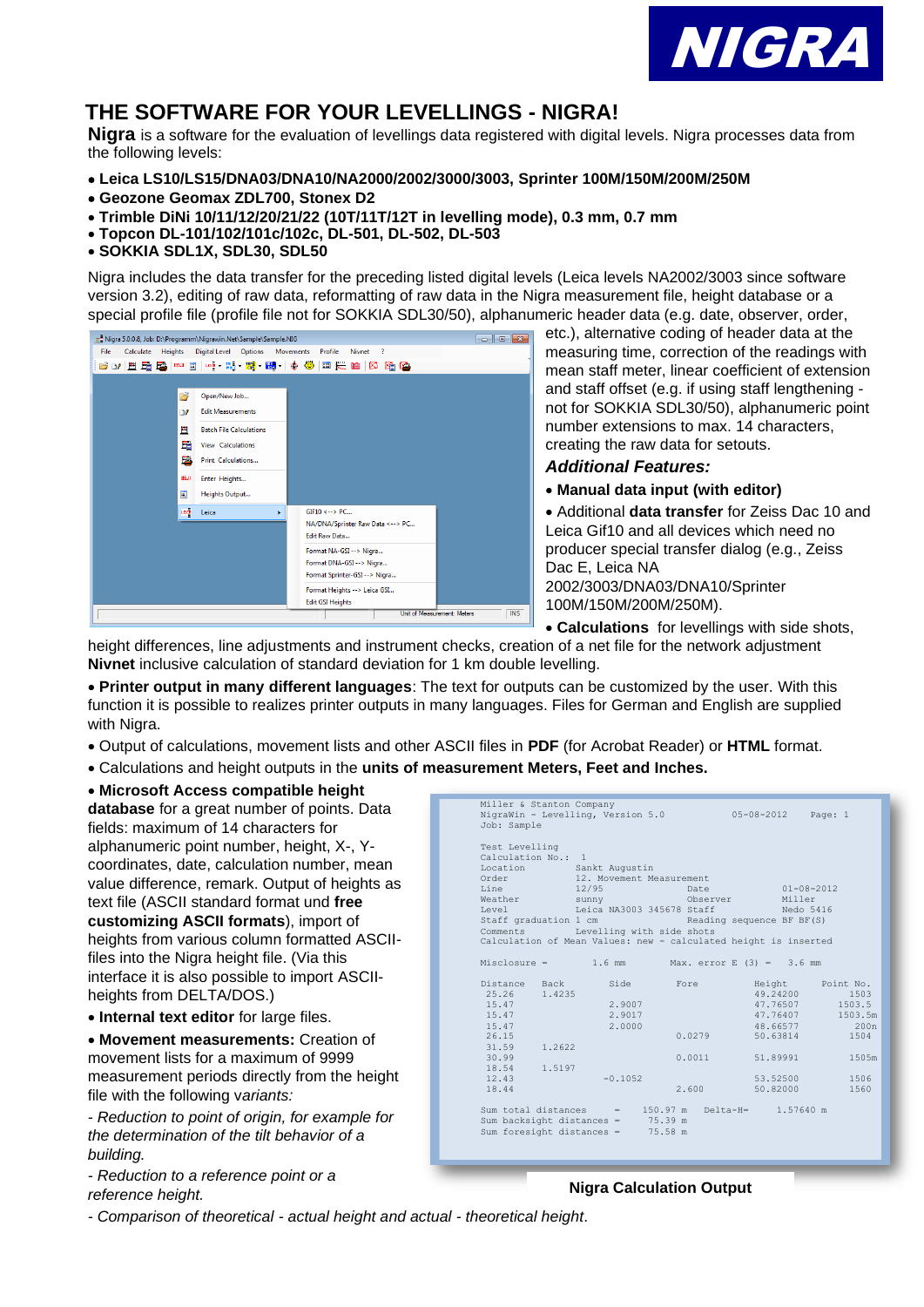## *Graphic functions:*

**Longitudinal** and **cross sections** creation from **levellings** and **X,Y,Z-coordinates** of tacheometric surveys. Distances and heights are placed so that they are not overwritten, even if follow each other very closely.



**Creation details:** Many scales for heights and distances, many paper formats, 0 - 3 decimal places for heights and distances, raising the profile base, reduction of distances to any point of profile, addition of a start distance (e.g., for longitudinal profiles), variable text for the lines *Planning, Topography and Distance*, calculation of profile areas. In addition to the topographic profile, it is also possible to create profiles from planning heights.

Furthermore, **Nigra** allows the creation of movement plots as *time-movement curves* from the data of the heights file. The scales for the time axis and movements can be chosen, also various line types, plotter pens or layers. Several movement curves can put together to one output.

The graphic files are created in the **HPGL and DXF format**. So that the output to a HPGL/HPGL2 plotter

and the import to most of the CAD software is guaranteed. Nigra shows the HPGL files on the screen and prints them on the Windows printer.

### • **Network Adjustment Nivnet - sales finished**

by Prof. Dr.-Ing. Fröhlich/Sankt Augustin. The network files for Nivnet are created by Nigra from the measurement data and the heights in the Nigra height file. **The Nivnet software is only available in German Language**. Units of measurement are meters and feet.

**Calculation limits:** A maximum of 200 points (new and connecting points) and a maximum of 1000 observations (Nivnet200) or 1000 points and 3000 observations (Nivnet1000).

### **Methods:**

Constrained network adjustment (principle of least squares), free network adjustment, free network adjustment with transformation. Integrated is also a network solvability, which simplifies error detection in case of net defects.



**Nivnet-x** as additional software for preprocessing (mean value), L1-Norm and automatic minimal-looping

**Please note:** Nivnet has been successfully tested on Windows to version 11. Nivnet is however no longer being developed, so the use in future versions of Windows cannot be guaranteed.

**System Requirements:** PC with operating system Microsoft Windows 7/8/8.1/10/11. Nigra comes on CD-ROM with printed short reference **Getting Started Guide**. Pricing for the first license:

| <b>Products</b>                                                        | Euro                  | <b>Order No.</b> |
|------------------------------------------------------------------------|-----------------------|------------------|
| Nigra 7                                                                | 485.00 EUR            | 50002            |
| Nigra for Leica Sprinter/Geozone Geomax ZDL700/Stonex D2 <sup>*)</sup> | 250,00 EUR            | 50005            |
| Upgrade of Delta/DOS to Nigra                                          | Ask for special offer | 50091            |

EGM countries (only if the VAT ID is missing): All prices plus 19% sales tax. Shipping and handling costs are 15,00 EUR for each shipment. Changes of costs and technical equipment are reserved.

> **Kurt Andrä Trukk-Soft** \* Paracelsusstraße 49 \* 53757 Sankt Augustin \* Germany Fax +49 2241 9237290, **[mail@trukksoft.de](mailto:mail@trukksoft.de) Web: [https://www.trukksoft.de](https://www.trukksoft.de/)**

\*) In Nigra for Leica Sprinter/ Geozone Geomax ZDL700/Stonex D2 the following modules are not available: Support of digital level Trimble (Zeiss), Topcon, Sokkia, Leica DNA und NA, evaluation of movements measurements, creation of profiles, creation of network files.  $\sqrt{N^{001-22}}$